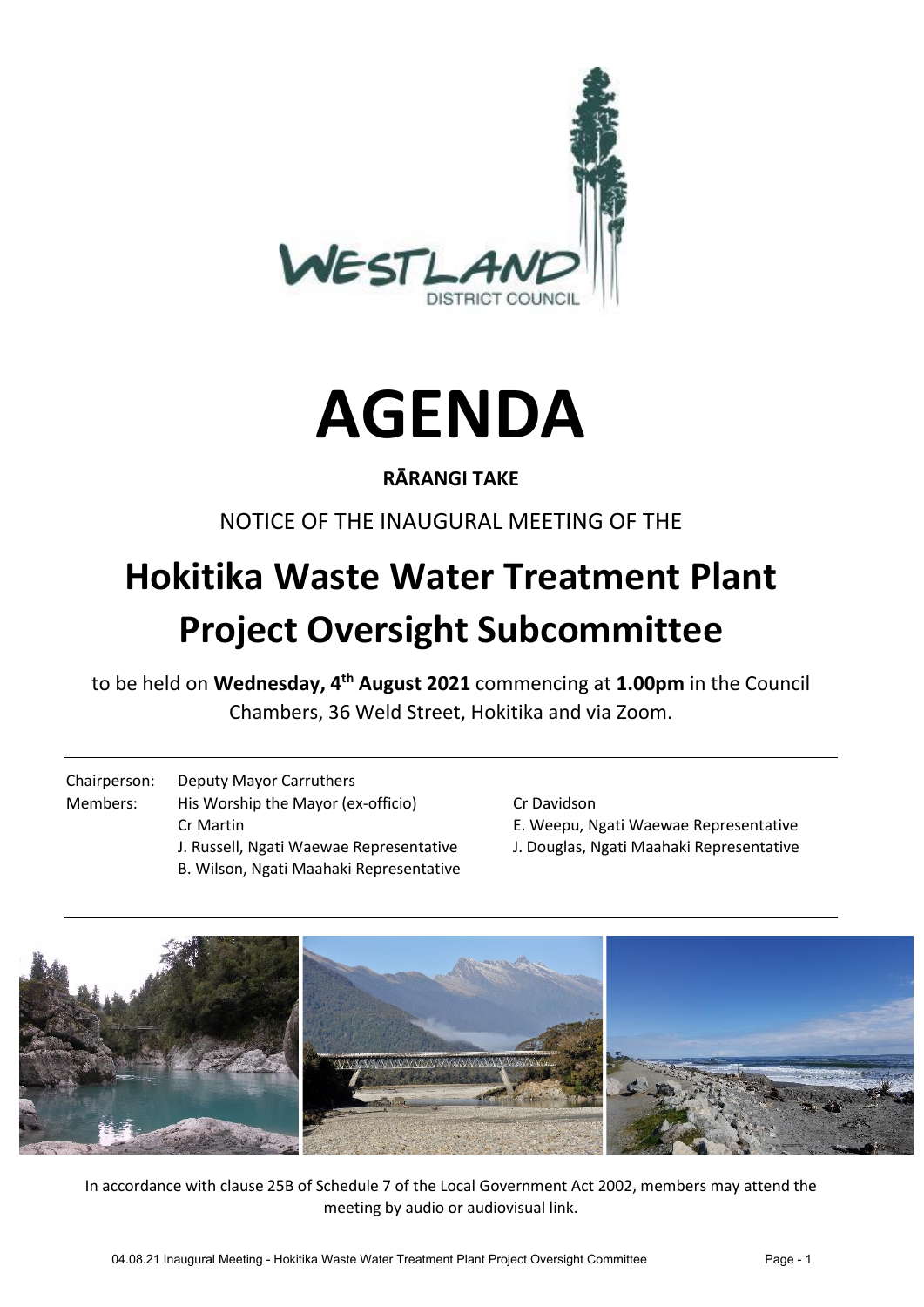# **Council Vision:**

*We work with the people of Westland to grow and protect our communities, our economy and our unique natural environment.*

# **Purpose:**

The Council is required to give effect to the purpose of local government as prescribed by section 10 of the Local Government Act 2002. That purpose is:

- (a) To enable democratic local decision-making and action by, and on behalf of, communities; and
- (b) To promote the social, economic, environmental, and cultural well-being of communities in the present and for the future.
- **1. KARAKIA TĪMATANGA OPENING KARAKIA**
- **2. WELCOME FROM THE MAYOR**

#### **3. INTRODUCTIONS FROM THE CHIEF EXECUTIVE AND MEMBERS OF SUBCOMMITTEE**

#### **4. WHAKAPUAKITANGA WHAIPĀNGA DECLARATIONS OF INTEREST**

Members need to stand aside from decision-making when a conflict arises between their role as a Member of the Council and any private or other external interest they might have. This note is provided as a reminder to Members to review the matters on the agenda, and assess and identify where they may have a pecuniary or other conflict of interest, or where there may be a perception of a conflict of interest.

If a member feels they do have a conflict of interest, they should publicly declare that at the start of the meeting or of the relevant item of business and refrain from participating in the discussion or voting on that item. If a member thinks they may have a conflict of interest, they can seek advice from the Chief Executive or the Group Manager: Corporate Services (preferably before the meeting). It is noted that while members can seek advice the final decision as to whether a conflict exists rests with the member.

## **5. NGĀ TAKE WHAWHATI TATA KĀORE I TE RĀRANGI TAKE URGENT ITEMS NOT ON THE AGENDA**

Section 46A of the Local Government Official Information and Meetings Act 1987 states:

- (7) An item that is not on the agenda for a meeting may be dealt with at the meeting if  $-$ (a) the local authority by resolution so decides, and
	- (b) the presiding member explains at the meeting at a time when it is open to the public, -
	- (i) the reason why the item is not on the agenda; and